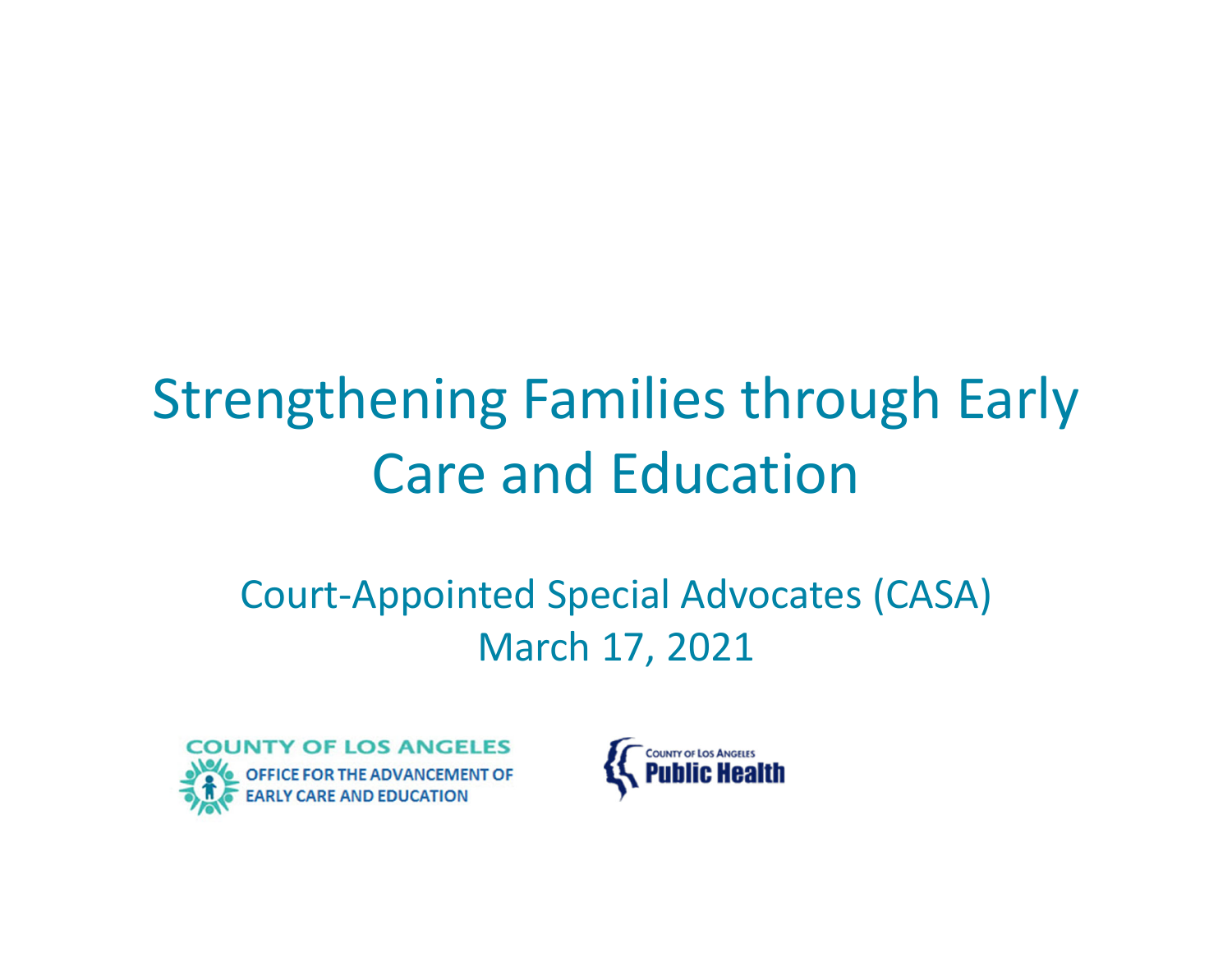OVERVIEW OF PRESENTATION

- Role of the Office for the Advancement of Early Care and Education
- **Shared Vision and Mission**
- Community Engagement
- **Advancing Public Policy**



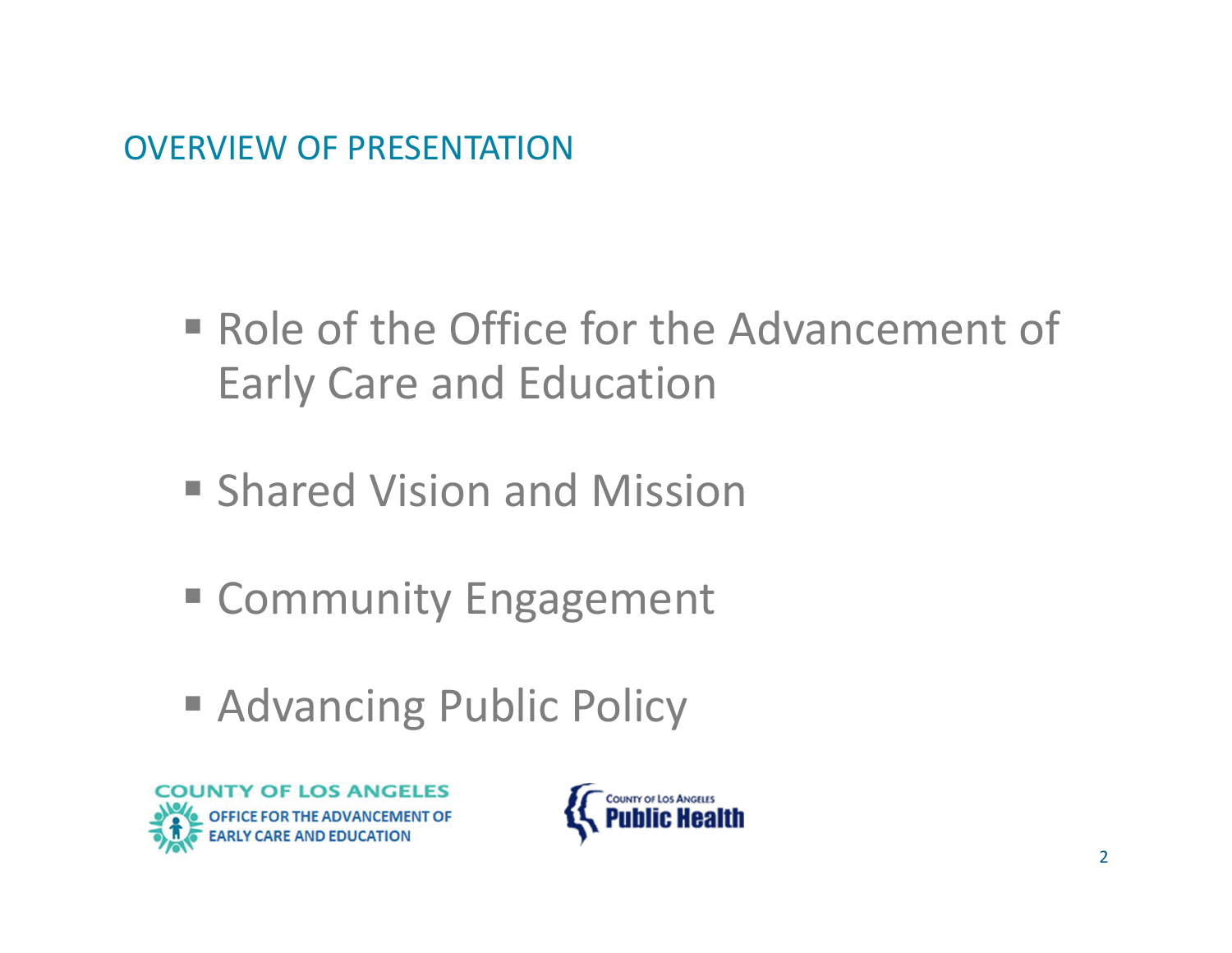#### ROLE OF THE OFFICE FOR THE ADVANCEMENT OF EARLY CARE AND EDUCATION

- Located within the Los Angeles County Department of Public Health
- Staff two County bodies
	- – $-$  Child Care Planning Committee
	- Policy Roundtable for Child Care and Development
- Advise the County Child Care and Development Employee Centers



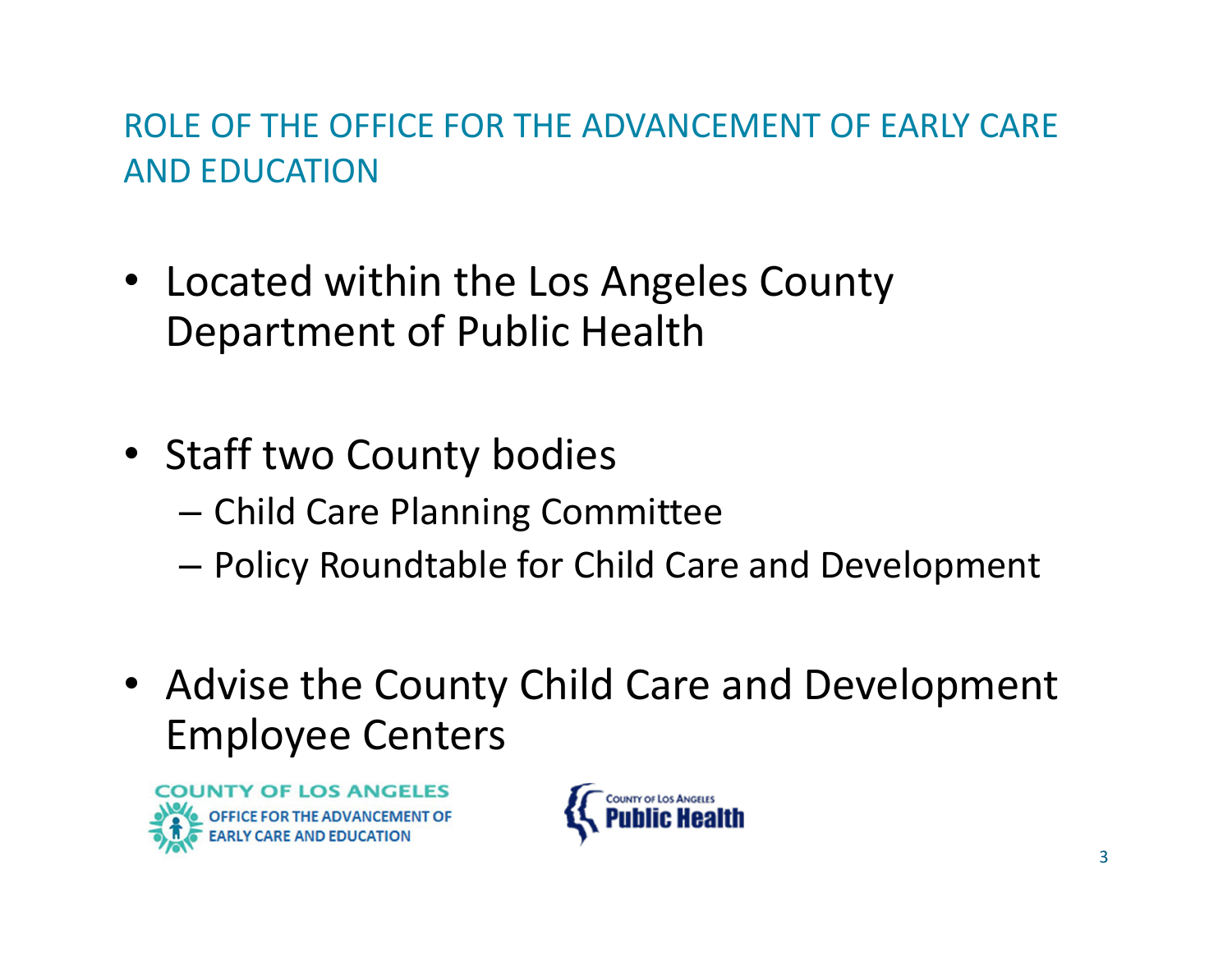SHARED VISION AND MISSION

## **VISION STATEMENT**

Children are healthy, thriving and have equitable opportunities to achieve optimal development and succeed in life.

## **MISSION STATEMENT**

Lead, build and strengthen an affordable and high ‐quality early care and education system for the children and families of Los Angeles County.



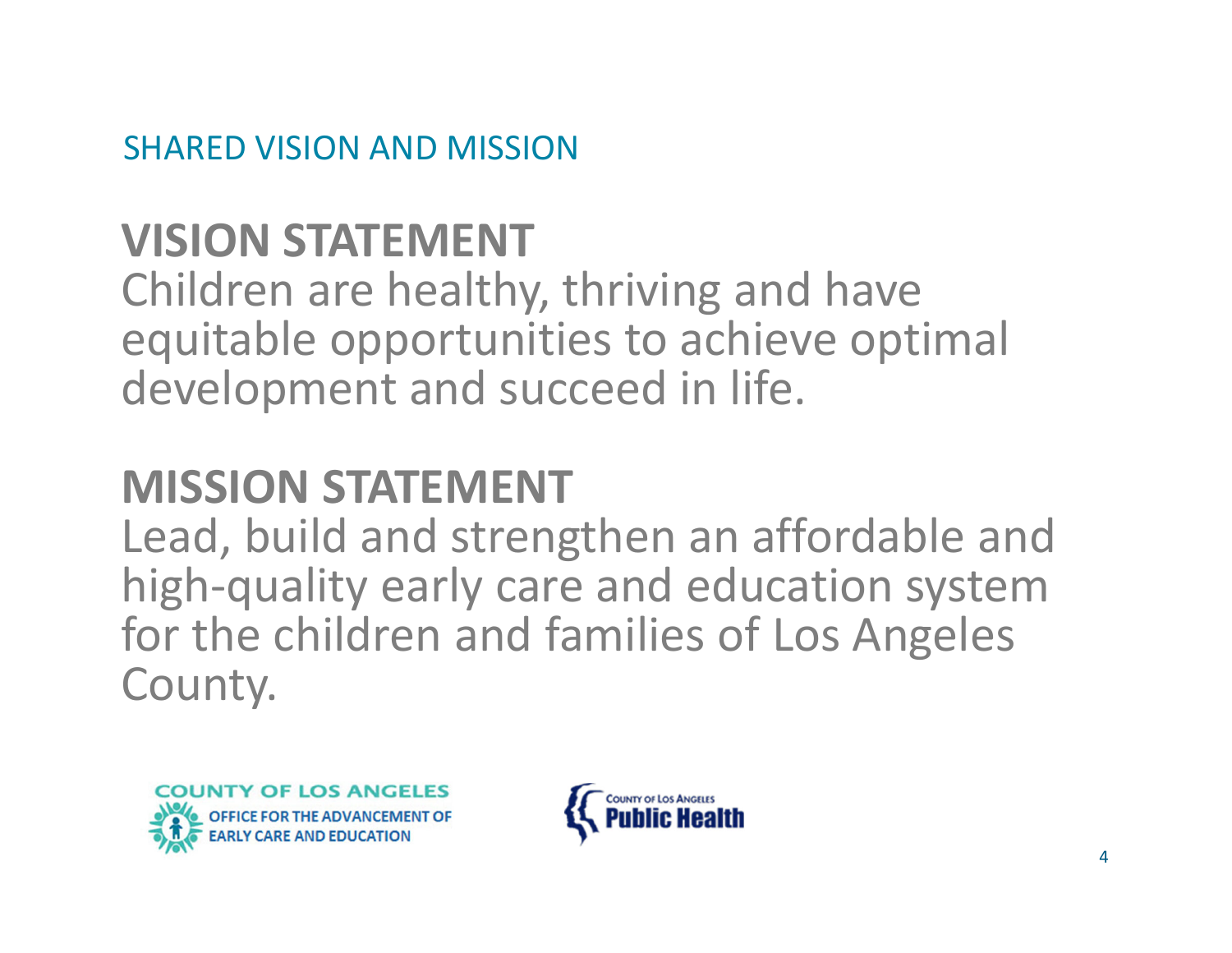#### STRATEGIC PRIORITIES

**ACCESS** – Increase access to early care and education services for children birth to five years of age and out of school care for children to age twelve.

**QUALITY** – Strengthen the quality of early care and education services, especially for children and families most in need.

**WORKFORCE** – Improve the compensation and qualifications of the early care and education workforce.

**FAMILIES AND COMMUNITIES** – Increase engagement of parents, caregivers and communities on early care and education issues.



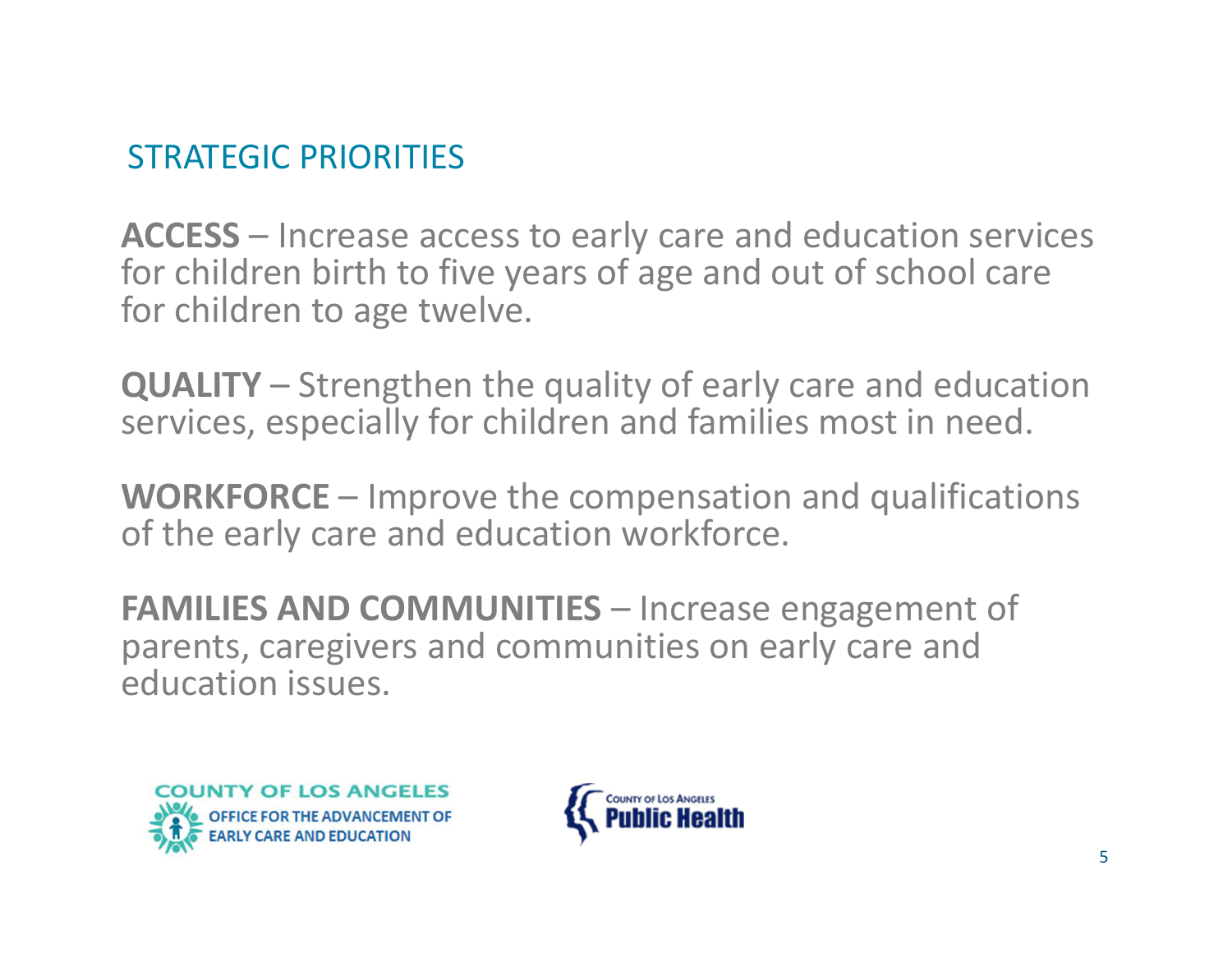#### COMMUNITY ENGAGEMENT

## Child Care Planning Committee

‐ 50 members

<sup>o</sup>Parents/consumers, early educators, community and public agency representatives, R&R, higher education, Board appointees

‐ Mandates/Deliverable o Needs Assessment – supply v demand o Priority Setting – annually <sup>o</sup>Countywide Comprehensive Plan



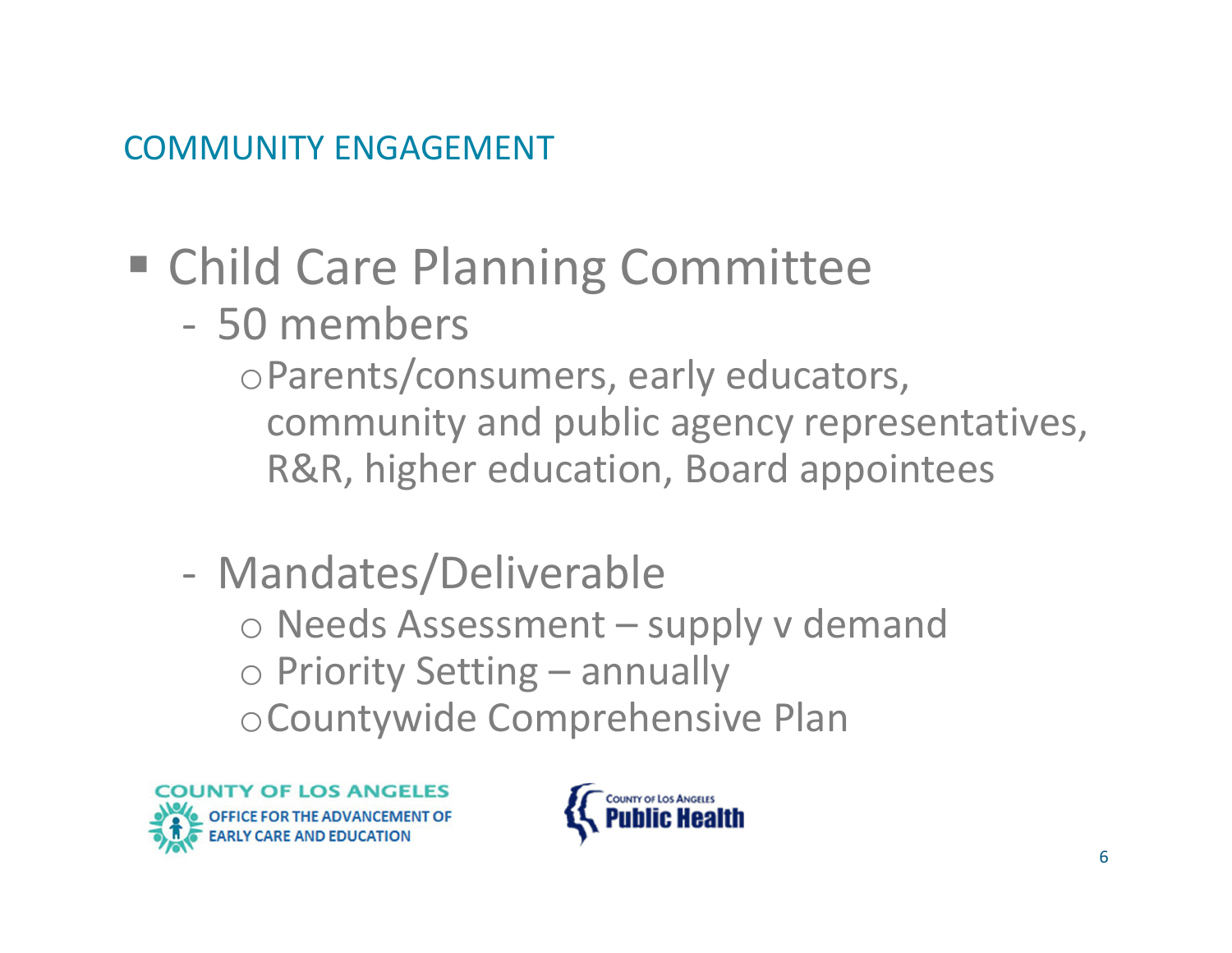#### COMMUNITY ENGAGEMENT ‐ WORKFORCE PATHWAYS LA

- Partnership with Quality Start LA (QSLA)
- **EX Comprehensive workforce development model** that supports participants in their career pathways
- **Three components** 
	- ‐- Licensing/health and safety
	- ‐Professional development, permits, and degrees
	- ‐ Workforce systems improvement.



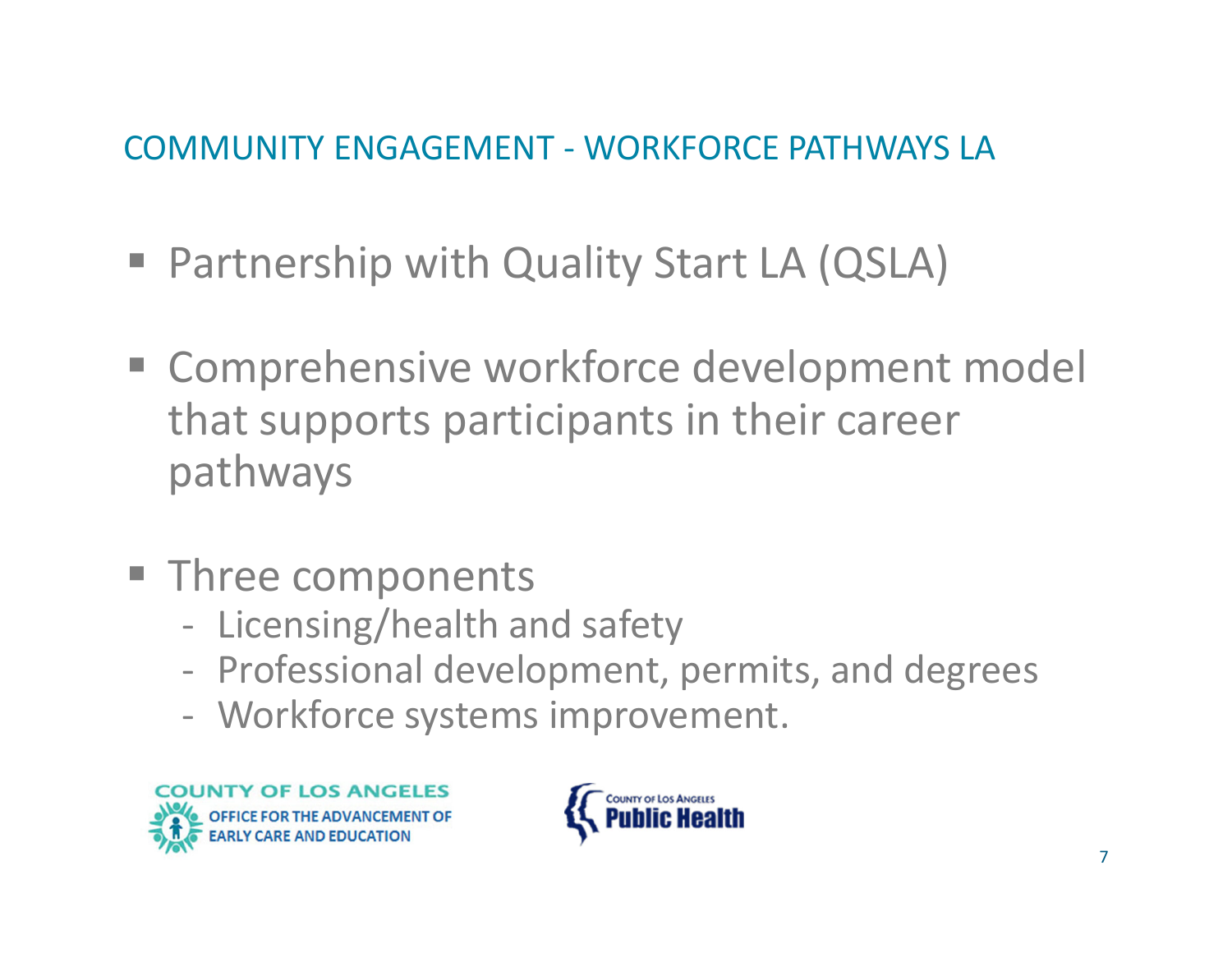#### ADVANCING POLICY PRIORITIES

- Policy Roundtable for Child Care and Development
	- ‐ 25 Board appointed members
	- Community leaders in early childhood, education, business, economics, and research and representatives of County departments including Child and Family Services, Mental Health, Probation, Public Health, Public Social Services, and Parks and Recreation
- F **Charge** 
	- Developing policy recommendations for elevation to the Board of Supervisors, advising County departments on early care and education programs, and identifying strategies to secure, coordinate, and maximize funding for high quality services